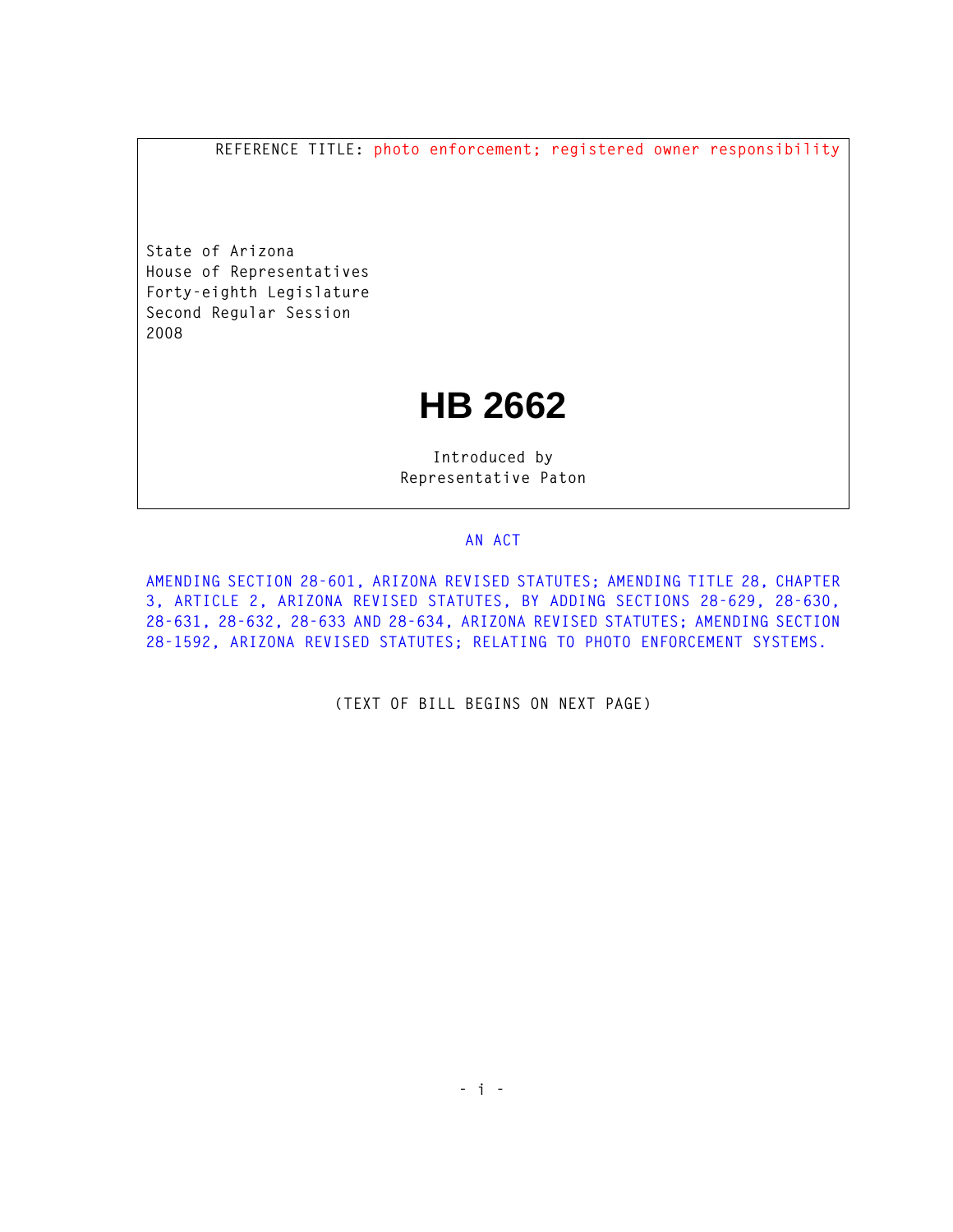**1 Be it enacted by the Legislature of the State of Arizona: 2 Section 1. Section 28-601, Arizona Revised Statutes, is amended to 3 read: 4 28-601. Definitions 5 In this chapter, unless the context otherwise requires: 6 1. "Commercial motor vehicle" means a motor vehicle or combination of 7 motor vehicles used to transport passengers or property if the motor vehicle 8 either: 9 (a) Has a gross combined weight rating of twenty-six thousand one or 10 more pounds inclusive of a towed unit with a gross vehicle weight rating of 11 more than ten thousand pounds. 12 (b) Has a gross vehicle weight rating of twenty-six thousand one or 13 more pounds. 14 (c) Is a school bus. 15 (d) Is a bus. 16 (e) Is used in the transportation of materials found to be hazardous 17 for the purposes of the hazardous materials transportation act (49 United 18 States Code sections 5101 through 5127) and is required to be placarded under 19 49 Code of Federal Regulations section 172.504, as adopted by the department 20 pursuant to chapter 14 of this title. 21 2. "Controlled access highway" means a highway, street or roadway to 22 or from which owners or occupants of abutting lands and other persons have no 23 legal right of access except at such points only and in the manner determined 24 by the public authority that has jurisdiction over the highway, street or 25 roadway. 26 3. "Crosswalk" means: 27 (a) That part of a roadway at an intersection included within the 28 prolongations or connections of the lateral lines of the sidewalks on 29 opposite sides of the highway measured from the curbs or, in absence of 30 curbs, from the edges of the traversable roadway. 31 (b) Any portion of a roadway at an intersection or elsewhere that is 32 distinctly indicated for pedestrian crossing by lines or other markings on 33 the surface. 34 4. "Escort vehicle" means a vehicle that is required pursuant to rules 35 adopted by the department to escort motor vehicles or combinations of 36 vehicles that require issuance of a permit pursuant to article 18 or 19 of 37 this chapter for operation on the highways of this state. 38 5. "Explosives" means any chemical compound, mixture or device that is 39 commonly used or intended for the purpose of producing an explosion and that 40 is defined in 49 Code of Federal Regulations part 173. 41 6. "Flammable liquid" means any liquid that has a flash point of less 42 than one hundred degrees Fahrenheit and that is defined in 49 Code of Federal 43 Regulations section 173.120.**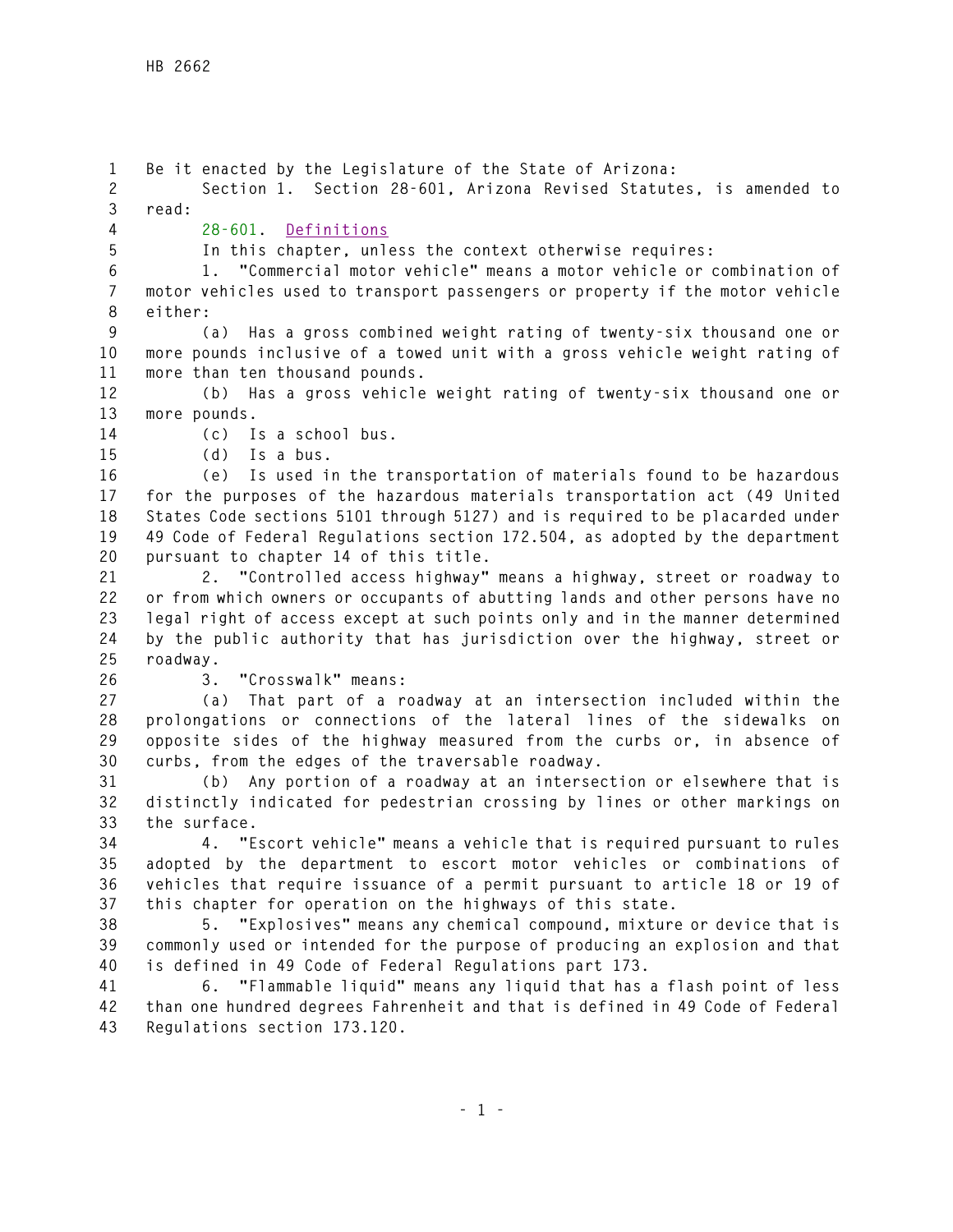**1 7. "Gross weight" means the weight of a vehicle without a load plus 2 the weight of any load on the vehicle.** 

**3 8. "Intersection" means the area embraced within the prolongation or 4 connection of the lateral curb lines, or if none, the lateral boundary lines 5 of the roadways of two highways that join one another at, or approximately 6 at, right angles, or the area within which vehicles traveling on different 7 highways joining at any other angle may come in conflict. If a highway 8 includes two roadways thirty or more feet apart, each crossing of each 9 roadway of the divided highway by an intersecting highway is a separate 10 intersection. If the intersecting highway also includes two roadways thirty 11 or more feet apart, each crossing of two roadways of the highways is a 12 separate intersection.** 

**13 9. "License" means any license, temporary instruction permit or 14 temporary license issued under the laws of this state or any other state that 15 pertain to the licensing of persons to operate motor vehicles.** 

**16 10. "Motorized wheelchair" means any self-propelled wheelchair that is 17 used by a person for mobility.** 

**18 11. "Official traffic control device" means any sign, signal, marking 19 or device that is not inconsistent with this chapter and that is placed or 20 erected by authority of a public body or official having jurisdiction for the 21 purpose of regulating, warning or guiding traffic.** 

**22 12. "Park", if prohibited, means the standing of a vehicle, whether 23 occupied or not, otherwise than temporarily for the purpose of and while 24 actually engaged in loading or unloading.** 

**25 13. "Photo enforcement system" means a device substantially consisting 26 of a radar unit or sensor VEHICLE DETECTION SYSTEM linked to a camera or 27 other recording device that produces one or more photographs, 28 microphotographs, videotapes or digital or other recorded images of a 29 vehicle's license plate for the purpose of identifying violators of articles 30 3 and 6 of this chapter AND SECTIONS 28-851, 28-852, 28-853 AND 28-854.** 

**31 14. "Pneumatic tire" means a tire in which compressed air is designed 32 to support the load.** 

**33 15. "Pole trailer" means a vehicle that is all of the following:** 

**34 (a) Without motive power.** 

**35 (b) Designed to be drawn by another vehicle and attached to the towing 36 vehicle by means of a reach or pole or by being boomed or otherwise secured 37 to the towing vehicle.** 

**38 (c) Used ordinarily for transporting long or irregularly shaped loads 39 such as poles, pipes or structural members capable generally of sustaining 40 themselves as beams between the supporting connections.** 

**41 16. "Police officer" means an officer authorized to direct or regulate 42 traffic or make arrests for violations of traffic rules or other offenses.** 

**43 17. "Private road or driveway" means a way or place that is in private 44 ownership and that is used for vehicular travel by the owner and those**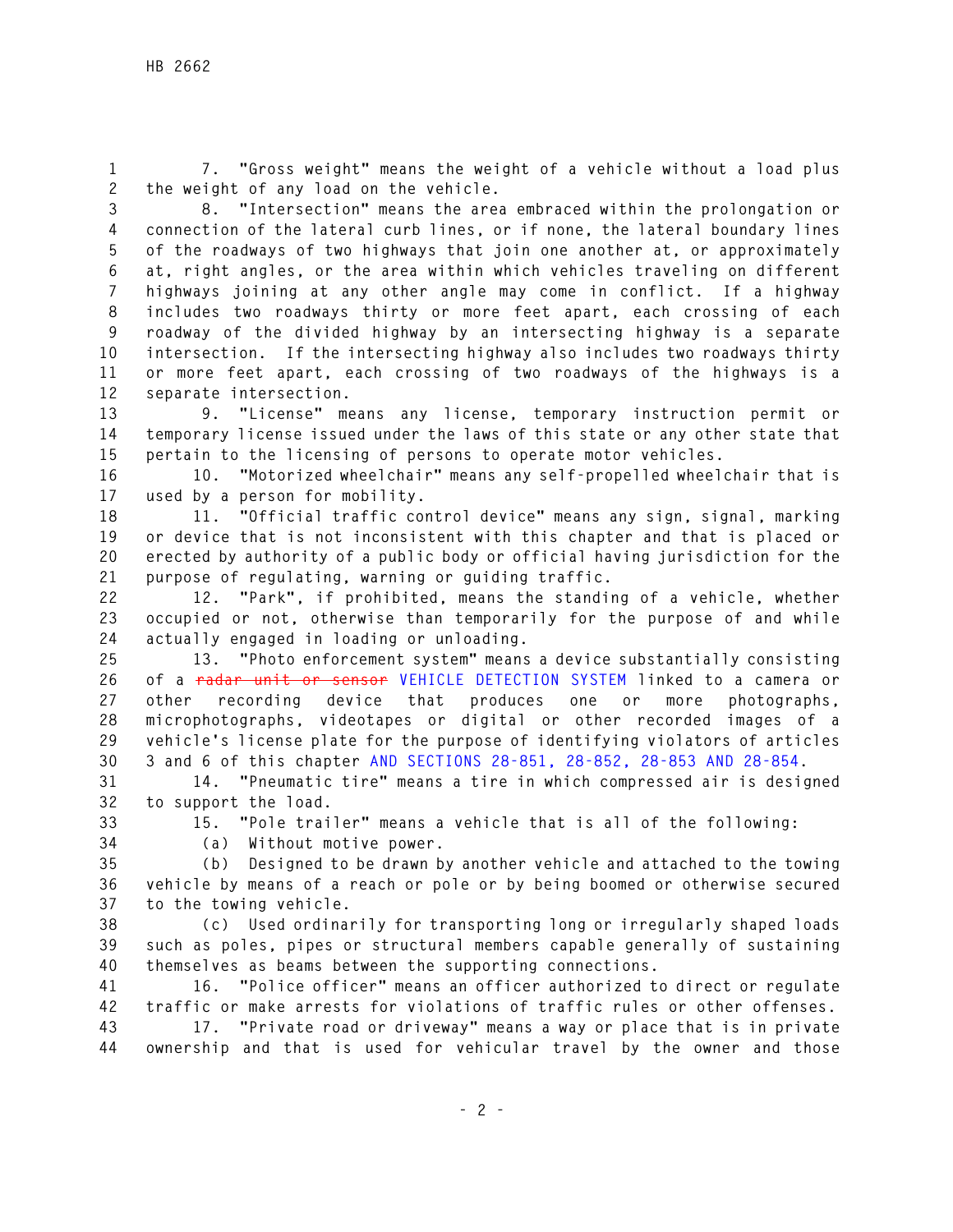**1 persons who have express or implied permission from the owner but not by 2 other persons.** 

**3 18. "Railroad" means a carrier of persons or property on cars operated 4 on stationary rails.** 

**5 19. "Railroad sign or signal" means a sign, signal or device erected by 6 authority of a public body or official or by a railroad and intended to give 7 notice of the presence of railroad tracks or the approach of a railroad 8 train.** 

**9 20. "Railroad train" means a steam engine or any electric or other 10 motor that is with or without cars coupled to the steam engine or electric or 11 other motor and that is operated on rails.** 

**12 21. "Roadway" means that portion of a highway that is improved, 13 designed or ordinarily used for vehicular travel, exclusive of the berm or 14 shoulder. If a highway includes two or more separate roadways, roadway 15 refers to any such roadway separately but not to all such roadways 16 collectively.** 

**17 22. "Safety zone" means the area or space that is both:** 

**18 (a) Officially set apart within a roadway for the exclusive use of 19 pedestrians.** 

**20 (b) Protected or either marked or indicated by adequate signs as to be 21 plainly visible at all times while set apart as a safety zone.** 

**22 23. "Sidewalk" means that portion of a street that is between the curb 23 lines or the lateral lines of a roadway and the adjacent property lines and 24 that is intended for the use of pedestrians.** 

**25 24. "Solid tire" means a tire that both:** 

**26 (a) Is made of rubber or other resilient material.** 

**27 (b) Does not depend on compressed air for the support of the load.** 

**28 25. "Stop", if required, means complete cessation from movement.** 

**29 26. "Stop, stopping or standing", if prohibited, means any stopping or 30 standing of an occupied or unoccupied vehicle, except when necessary to avoid 31 conflict with other traffic or in compliance with directions of a police 32 officer or traffic control sign or signal.** 

**33 27. "Through highway" means a highway or portion of a highway at the 34 entrances to which vehicular traffic from intersecting highways is required 35 by law to stop before entering or crossing and when stop signs are erected as 36 provided in this chapter.** 

**37 28. "Traffic" means pedestrians, ridden or herded animals, vehicles and 38 other conveyances either singly or together while using a highway for 39 purposes of travel.** 

**40 29. "Traffic control signal" means a device, whether manually, 41 electrically or mechanically operated, by which traffic is alternately 42 directed to stop and to proceed.** 

**43 30. "Truck" means a motor vehicle that is designed, used or maintained 44 primarily for the transportation of property.**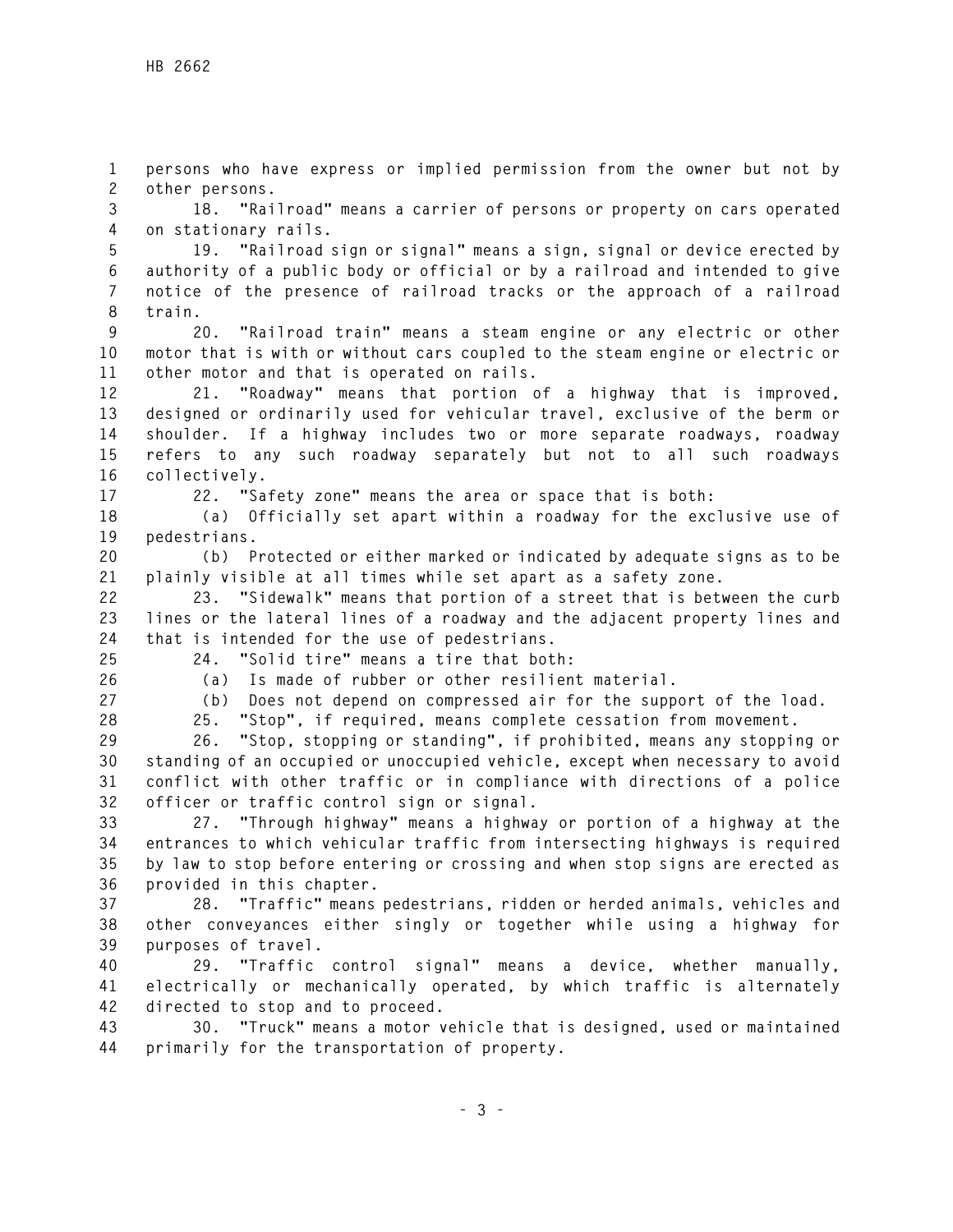**1 Sec. 2. Title 28, chapter 3, article 2, Arizona Revised Statutes, is 2 amended by adding sections 28-629, 28-630, 28-631, 28-632, 28-633 and 28-634, 3 to read: 4 28-629. Photo enforcement complaints; hearings 5 A. A COMPLAINT ISSUED FOR A VIOLATION OF ARTICLE 3 OR 6 OF THIS 6 CHAPTER OR SECTION 28-851, 28-852, 28-853 OR 28-854 THAT RESULTS FROM A PHOTO 7 ENFORCEMENT SYSTEM SHALL INCLUDE AT A MINIMUM EACH OF THE FOLLOWING: 8 1. THE NAME AND ADDRESS OF THE PERSON ALLEGED TO BE RESPONSIBLE AS THE 9 OWNER OF THE MOTOR VEHICLE INVOLVED IN THE VIOLATION. 10 2. THE LICENSE PLATE NUMBER OF THE VEHICLE. 11 3. THE VIOLATION CHARGED. 12 4. THE DATE, TIME AND LOCATION WHERE THE VIOLATION OCCURRED. 13 5. THE PHOTOGRAPHIC IMAGES CAPTURED BY THE PHOTO ENFORCEMENT SYSTEM 14 THAT ARE USED BY THE TRAINED TECHNICIAN TO CERTIFY THE COMPLAINT. 15 6. A STATEMENT, BASED ON INSPECTION OF DIGITAL IMAGES PRODUCED BY A 16 PHOTO ENFORCEMENT SYSTEM, STATING THE FACTS SUPPORTING THE COMPLAINT. THIS 17 STATEMENT IS PRIMA FACIE EVIDENCE OF THE FACTS CONTAINED IN IT AND IS 18 ADMISSIBLE IN A PROCEEDING CHARGING A VIOLATION UNDER ARTICLE 3 OR 6 OF THIS 19 CHAPTER OR SECTION 28-851, 28-852, 28-853 OR 28-854. 20 7. FOR VIOLATIONS OF SECTION 28-645, SUBSECTION A, PARAGRAPH 3, THE 21 TIME FOR WHICH THE YELLOW LIGHT THAT PRECEDED THE RED LIGHT WAS ACTIVATED 22 BEFORE THE LIGHT TURNED RED AND THE LENGTH OF TIME THE RED LIGHT WAS 23 ACTIVATED BEFORE THE PHOTO ENFORCEMENT SYSTEM DETECTED A RED LIGHT VIOLATION. 24 8. THE AMOUNT OF THE CIVIL PENALTY ALONG WITH THE TIME, PLACE AND 25 MANNER FOR PAYMENT OF THE CIVIL PENALTY. 26 9. THE PROCEDURE UNDER WHICH THE COMPLAINT MAY BE CONTESTED OR THE 27 PROCEDURE AND CONDITIONS UNDER WHICH RESPONSIBILITY FOR PAYMENT OF THE CIVIL 28 PENALTY MAY BE TRANSFERRED TO ANOTHER INDIVIDUAL WHO WAS OPERATING THE 29 VEHICLE AT THE TIME OF THE VIOLATION. THE COMPLAINT SHALL STATE THAT FAILURE 30 TO TIMELY CONTEST OR TRANSFER RESPONSIBILITY SHALL RESULT IN THE CIVIL 31 PENALTY BEING FINALLY ASSESSED AGAINST THE OWNER OR OTHER PERSON TO WHOM THE 32 COMPLAINT IS DIRECTED. 33 10. THAT FAILURE TO TIMELY PAY, CONTEST OR TRANSFER RESPONSIBILITY TO 34 ANOTHER INDIVIDUAL CONSTITUTES AN ADMISSION THAT THE OWNER IS RESPONSIBLE FOR 35 PAYMENT OF THE CIVIL PENALTY AND THAT FAILURE TO PAY A CIVIL PENALTY FOR 36 WHICH THE OWNER IS DETERMINED TO BE RESPONSIBLE SHALL RESULT IN THE INABILITY 37 TO OBTAIN OR RENEW IN THIS STATE, OR ANY OTHER STATE THAT HAS ADOPTED THE 38 NONRESIDENT VIOLATOR COMPACT, THE REGISTRATION OF THE VEHICLE OR, IF THE 39 IDENTITY OF THE DRIVER IS KNOWN, TO OBTAIN OR RENEW A DRIVER LICENSE, UNLESS 40 THE CIVIL PENALTY IS PAID. 41 11. THE DATE BY WHICH THE ISSUING JURISDICTION MUST RECEIVE PAYMENT OF 42 THE CIVIL PENALTY, RECEIVE NOTICE BY THE OWNER THAT RESPONSIBILITY IS BEING 43 TRANSFERRED TO ANOTHER INDIVIDUAL OR RECEIVE NOTICE BY THE OWNER THAT THE** 

**44 COMPLAINT IS BEING CONTESTED. THIS INFORMATION SHALL BE CLEARLY AND**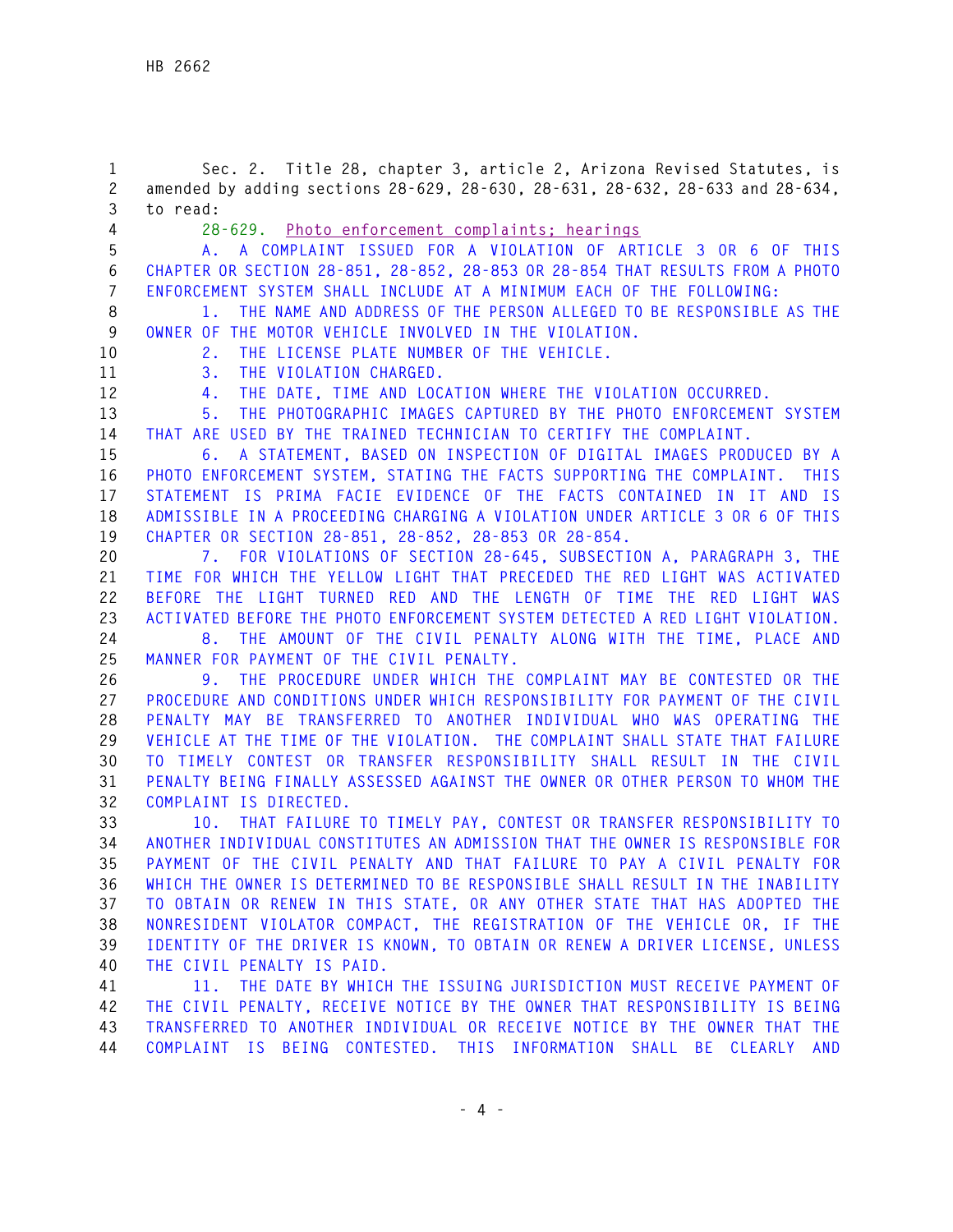**1 PROMINENTLY STATED ON THE COMPLAINT AND THE DATE MAY NOT BE LESS THAN TWENTY 2 DAYS AFTER THE COMPLAINT IS MAILED.** 

**3 B. THE VEHICLE OWNER WHO HAS BEEN ISSUED A COMPLAINT IS RESPONSIBLE 4 FOR PAYMENT OF THE CIVIL PENALTY UNLESS THE OWNER SUCCESSFULLY TRANSFERS 5 RESPONSIBILITY, THERE IS AN ADJUDICATION THAT NO VIOLATION OF ARTICLE 3 OR 6 6 OF THIS CHAPTER OR SECTION 28-851, 28-852, 28-853 OR 28-854 OCCURRED OR THERE 7 IS A LAWFUL DETERMINATION THAT NO CIVIL PENALTY BE IMPOSED. IF THERE IS MORE 8 THAN ONE OWNER OF THE VEHICLE, ALL THE OWNERS WHO ARE MAILED OR RECEIVE A 9 COMPLAINT SHALL BE JOINTLY AND SEVERALLY LIABLE FOR PAYMENT OF THE CIVIL 10 PENALTY. THE ISSUING JURISDICTION MAY COLLECT THE CIVIL PENALTY IN THE SAME 11 MANNER AS ANY DEBT OWED TO THE ISSUING JURISDICTION.** 

**12 C. THE OWNER IS NOT RESPONSIBLE FOR PAYMENT OF THE CIVIL PENALTY 13 RESULTING FROM A VIOLATION DETECTED BY A PHOTO ENFORCEMENT SYSTEM IF ALL OF 14 THE FOLLOWING CONDITIONS APPLY:** 

**15 1. THE VEHICLE WAS OPERATED AT THE TIME OF THE VIOLATION BY A PERSON 16 WHO WAS NOT THE OWNER OR THE AGENT OR EMPLOYEE OF THE OWNER.** 

**17 2. THE OWNER SIGNS AND TIMELY TRANSMITS TO THE ISSUING JURISDICTION ON 18 THE FORM PROVIDED WITH THE COMPLAINT AND IN ACCORDANCE WITH THE PROCEDURE SET 19 OUT IN THE COMPLAINT A STATEMENT THAT THE OWNER WAS NOT OPERATING THE VEHICLE 20 AT THE TIME OF THE VIOLATION AND THAT THE PERSON WHO WAS OPERATING THE 21 VEHICLE WAS NOT THE AGENT OR EMPLOYEE OF THE OWNER.** 

**22 3. THE OWNER TIMELY TRANSMITS TO THE ISSUING JURISDICTION ON THE FORM 23 PROVIDED WITH THE COMPLAINT AND IN ACCORDANCE WITH THE PROCEDURE SET OUT IN 24 THE COMPLAINT THE NAME AND MAILING ADDRESS OF THE PERSON WHO WAS OPERATING 25 THE VEHICLE.** 

**26 4. THE CIVIL PENALTY IS PAID BY ANY PERSON UNLESS THERE IS AN 27 ADJUDICATION THAT NO VIOLATION OCCURRED OR THERE IS A LAWFUL DETERMINATION 28 THAT NO CIVIL PENALTY BE IMPOSED.** 

**29 D. IF AN ISSUING JURISDICTION TIMELY RECEIVES THE INFORMATION REQUIRED 30 FROM THE OWNER TO TRANSFER RESPONSIBILITY, THE ISSUING JURISDICTION SHALL 31 ISSUE A NEW COMPLAINT TO THE PERSON TO WHOM THE OWNER TRANSFERRED 32 RESPONSIBILITY WITH AN EXPLANATION AS TO WHY THE PERSON IS RECEIVING THE 33 COMPLAINT, IN THE SAME MANNER AS IF THE PERSON WERE THE OWNER OF THE VEHICLE. 34 THE PERSON SHALL BE RESPONSIBLE FOR PAYMENT OF THE CIVIL PENALTY UNLESS THE 35 PERSON EITHER:** 

**36 1. TIMELY RETURNS A SIGNED STATEMENT ON A FORM PROVIDED WITH THE 37 COMPLAINT THAT THE PERSON WAS NOT THE OPERATOR AND DECLINES RESPONSIBILITY, 38 IN WHICH CASE RESPONSIBILITY REVERTS BACK TO THE OWNER.** 

**39 2. ADMITS TO BEING THE OPERATOR BUT DENIES COMMITTING A VIOLATION OF 40 ARTICLE 3 OR 6 OF THIS CHAPTER OR SECTION 28-851, 28-852, 28-853 OR 28-854, 41 IN WHICH CASE THE PERSON MAY CONTEST THE COMPLAINT IN THE SAME MANNER AS THE 42 OWNER PURSUANT TO THIS SECTION.** 

**43 E. IF A PERSON OTHER THAN THE OWNER DENIES BEING THE OPERATOR AND 44 DECLINES RESPONSIBILITY, A NEW COMPLAINT SHALL BE ISSUED TO THE OWNER STATING 45 THAT THE OTHER PERSON DECLINED RESPONSIBILITY AND GIVING THE OWNER THE OPTION**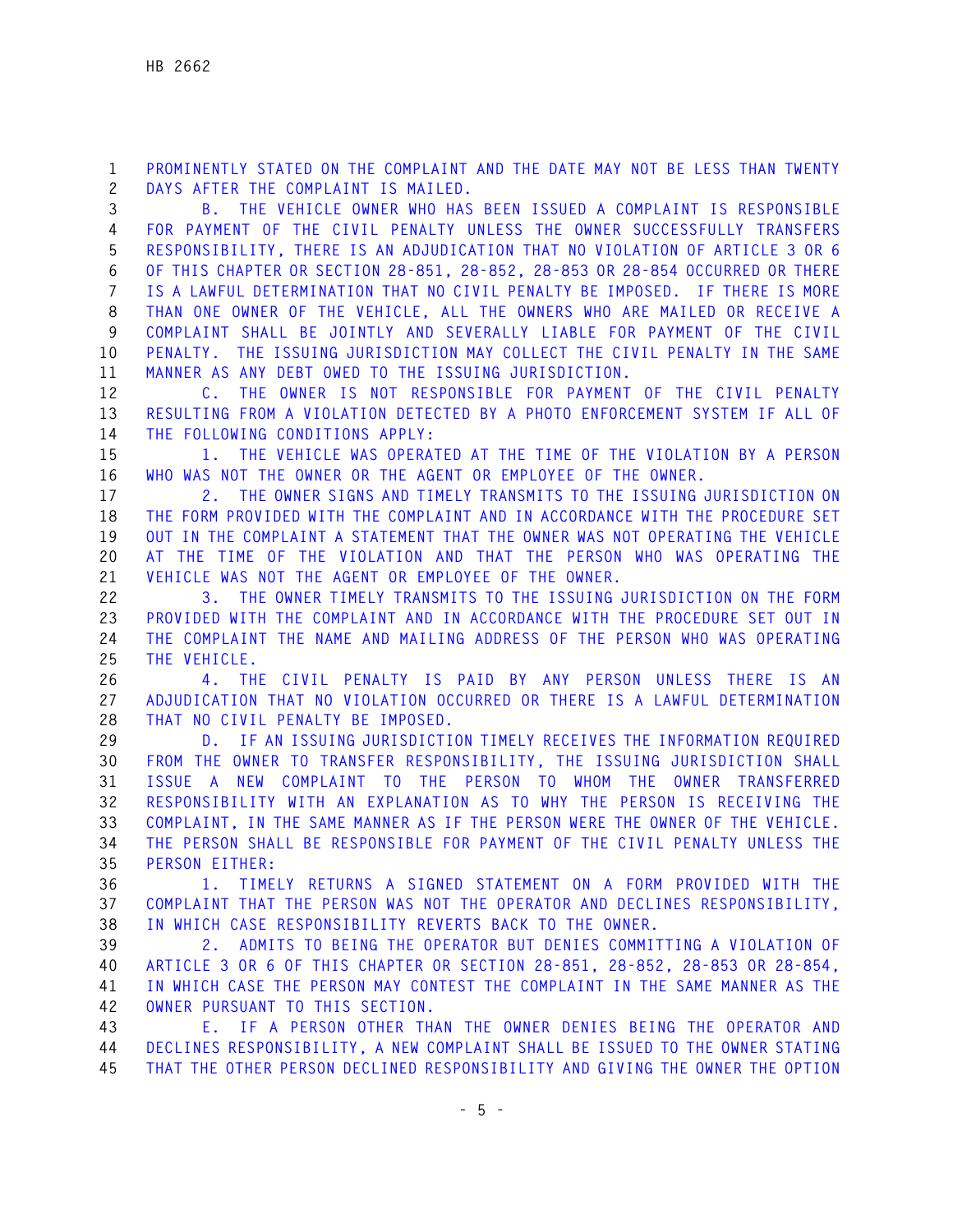**1 OF PAYING THE CIVIL PENALTY OR CONTESTING THE VIOLATION BY A STATED DATE THAT 2 SHALL BE NOT LESS THAN TWENTY DAYS AFTER THE MAILING OF THE NEW COMPLAINT. 3 THE OWNER MAY NOT ATTEMPT TO TRANSFER RESPONSIBILITY MORE THAN ONE TIME USING 4 THIS PROCEDURE. IF THE OWNER CHOOSES TO CONTEST THE COMPLAINT AFTER THE 5 OWNER HAS UNSUCCESSFULLY ATTEMPTED TO TRANSFER RESPONSIBILITY USING THIS 6 PROCEDURE AND THE OWNER CLAIMS IN DEFENSE THAT ANOTHER PERSON WAS THE 7 OPERATOR OF THE VEHICLE, A COURT MAY TAKE APPROPRIATE ACTION TO CAUSE THE 8 OWNER AND THE OTHER PERSON TO APPEAR AT THE SAME HEARING TO DETERMINE 9 RESPONSIBILITY.** 

**10 F. A COMPLAINT MUST BE MAILED BY FIRST CLASS MAIL TO THE REGISTERED 11 OWNER OF THE VEHICLE WITHIN THIRTY DAYS AFTER DETERMINATION OF THE NAME AND 12 ADDRESS OF THE REGISTERED OWNER BUT NOT MORE THAN ONE HUNDRED TWENTY DAYS 13 AFTER THE VIOLATION, OR TO THE RENTER OF A VEHICLE WITHIN THIRTY DAYS AFTER 14 ESTABLISHING THE RENTER'S NAME AND ADDRESS. A COMPLAINT IS DEEMED TO HAVE 15 BEEN RECEIVED BY THE OWNER OR RENTER WITHIN FIVE DAYS AFTER MAILING.** 

**16 G. BEFORE A COMPLAINT MAY BE ISSUED, ALL VIOLATION IMAGES PRODUCED BY 17 A PHOTO ENFORCEMENT SYSTEM SHALL BE REVIEWED AND APPROVED BY A LAW 18 ENFORCEMENT OFFICER. THE REVIEW AND APPROVAL SHALL BE BASED ON A FULL REVIEW 19 OF THE IMAGES THAT CLEARLY DEMONSTRATE A VIOLATION.** 

**20 H. THE DIGITAL IMAGES EVIDENCING THE VIOLATION MUST BE AVAILABLE FOR 21 INSPECTION AND ADMISSION INTO EVIDENCE IN A PROCEEDING TO ADJUDICATE THE 22 RESPONSIBILITY FOR THE VIOLATION.** 

**23 I. IF A PHOTO ENFORCEMENT SYSTEM DETECTS A VIOLATION OF ARTICLE 3 OR 6 24 OF THIS CHAPTER OR SECTION 28-851, 28-852, 28-853 OR 28-854, A PERSON 25 RECEIVING THE COMPLAINT MAY CONTEST THE VIOLATION BY REQUESTING AND OBTAINING 26 A HEARING.** 

**27 J. ON RECEIPT OF A TIMELY NOTICE IN WRITING OR BY ELECTRONIC MEANS 28 THAT THE PERSON RECEIVING THE COMPLAINT IS CONTESTING THE COMPLAINT, THE 29 ISSUING JURISDICTION SHALL SCHEDULE A HEARING.** 

**30 K. THE ISSUANCE OF A COMPLAINT IS PRIMA FACIE EVIDENCE THAT THE PERSON 31 WHO RECEIVED THE COMPLAINT WAS OPERATING THE VEHICLE AT THE TIME OF THE 32 ALLEGED VIOLATION.** 

**33 L. IF THERE IS A DISPUTE BETWEEN THE OWNER AND ANOTHER PERSON AS TO 34 WHO WAS OPERATING THE VEHICLE AT THE TIME OF THE ALLEGED VIOLATION, OR A 35 DISPUTE BETWEEN JOINT OWNERS, IT IS PRESUMED THAT THE OWNER WAS OPERATING THE 36 VEHICLE. IF THERE ARE JOINT OWNERS, THE PRIMARY OWNER IS DEEMED THE OWNER. 37 IF NO PRIMARY OWNER IS NAMED, THE FIRST OWNER LISTED IS DEEMED THE OWNER. 38 THE PRESUMPTION SHALL FOLLOW IN THE ORDER THE OWNERS ARE LISTED ON THE TITLE 39 OR OTHER EVIDENCE OF OWNERSHIP. THE HEARING OFFICER MAY DETERMINE THE 40 IDENTITY OF THE OPERATOR OF THE VEHICLE BASED ON ANY ADMITTED EVIDENCE.** 

**41 M. THE COMPLAINT, EVIDENCE OF THE VIOLATION PRODUCED BY A PHOTO 42 ENFORCEMENT SYSTEM AND EVIDENCE OF OWNERSHIP OF A VEHICLE AS SHOWN BY COPIES 43 OR SUMMARIES OF OFFICIAL RECORDS ARE ADMISSIBLE INTO EVIDENCE WITHOUT 44 FOUNDATION UNLESS THE HEARING OFFICER FINDS THERE IS AN INDICATION OF**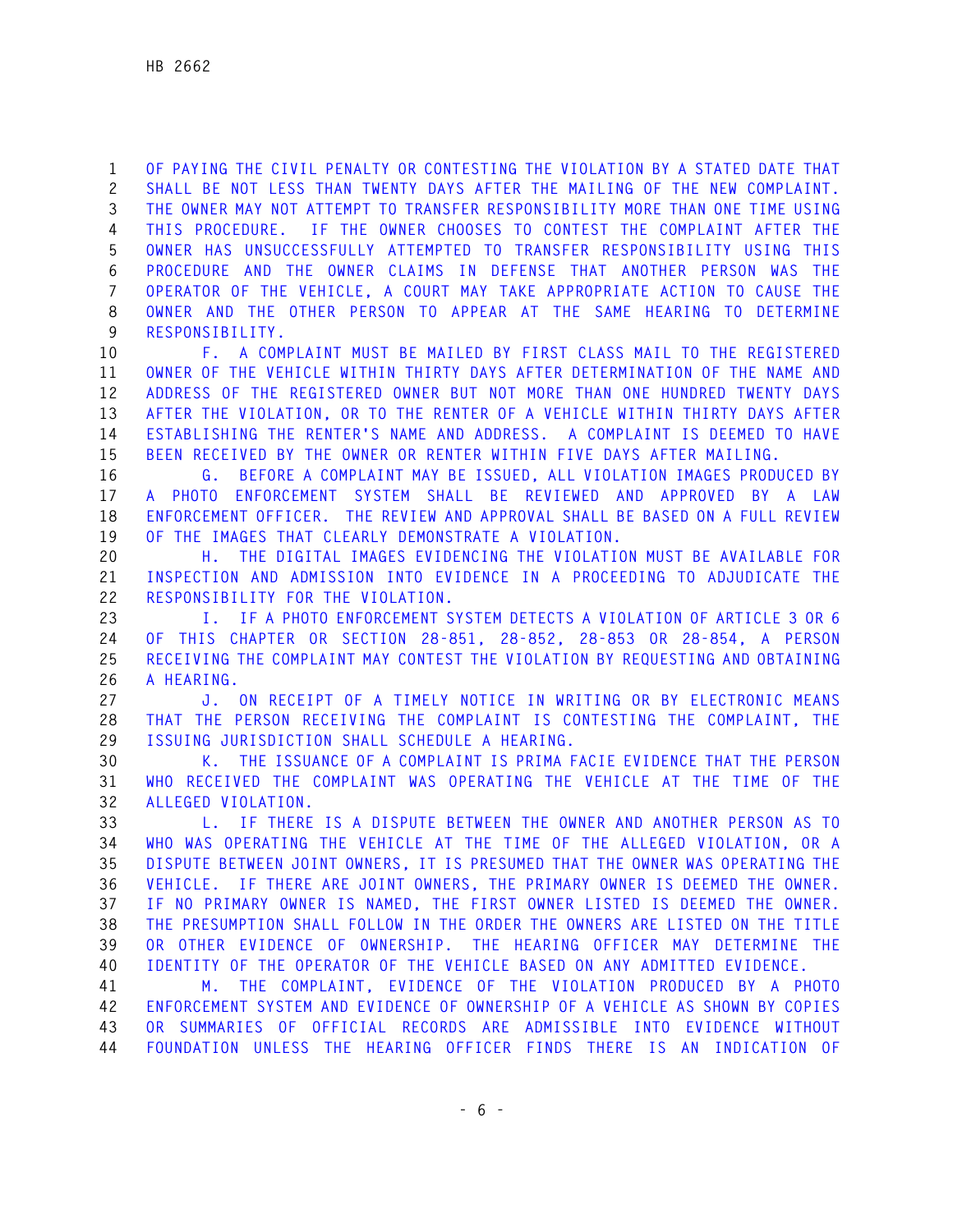**1 UNTRUSTWORTHINESS, IN WHICH CASE THE ISSUING JURISDICTION SHALL BE GIVEN A 2 REASONABLE OPPORTUNITY TO LAY AN EVIDENTIARY FOUNDATION. 3 N. THE HEARING OFFICER SHALL APPLY THE PREPONDERANCE OF THE EVIDENCE 4 STANDARD IN ADJUDICATING THE COMPLAINT. 5 O. NOTWITHSTANDING SECTION 28-1553, SUBSECTION C, APPEALS SHALL BE 6 HELD IN THE DESIGNATED MUNICIPAL COURT WITHIN THE JURISDICTION OR THE JUSTICE 7 OF THE PEACE COURT ASSIGNED TO THE ISSUING AUTHORITY. 8 28-630. Photo enforcement system evidence; facial photograph 9 prohibited; not public record 10 A. PHOTO ENFORCEMENT SYSTEM EVIDENCE OF A VIOLATION OF ARTICLE 3 OF 11 THIS CHAPTER MUST INCLUDE ONE OR MORE SEQUENCED DIGITAL COLOR IMAGES OF THE 12 REAR OF A MOTOR VEHICLE AND CROPPED ZOOMED LICENSE PLATE IMAGE. 13 B. PHOTO ENFORCEMENT SYSTEM EVIDENCE OF A VIOLATION OF ARTICLE 6 OF 14 THIS CHAPTER OR SECTION 28-851, 28-852, 28-853 OR 28-854 MUST INCLUDE ONE OR 15 MORE SEQUENCED DIGITAL COLOR IMAGES OF THE REAR OF A MOTOR VEHICLE, A CROPPED 16 ZOOMED LICENSE PLATE IMAGE AND FOR VIOLATIONS OF SECTION 28-645 APPROXIMATELY 17 TEN SECONDS OF VIDEO SHOWING THE VIOLATING VEHICLE AND THE APPLICABLE TRAFFIC 18 SIGNAL AT THE TIME THE VEHICLE IS INVOLVED IN THE VIOLATION. 19 C. A PHOTO ENFORCEMENT SYSTEM SHALL NOT PHOTOGRAPH OR OTHERWISE 20 CAPTURE AN IMAGE OF THE DRIVER'S OR OTHER VEHICLE OCCUPANT'S FACE. 21 D. ALL PHOTOGRAPHED AND OTHER RECORDED EVIDENCE OBTAINED THROUGH THE 22 USE OF A PHOTO ENFORCEMENT SYSTEM IS CONFIDENTIAL AND IS NOT A PUBLIC RECORD. 23 28-631. Agreements 24 ANY JURISDICTION THAT ESTABLISHES A PHOTO ENFORCEMENT SYSTEM MAY ENTER 25 INTO AN AGREEMENT WITH A PRIVATE VENDOR TO PERFORM OPERATIONAL AND 26 ADMINISTRATIVE TASKS ASSOCIATED WITH USING THE SYSTEM. 27 28-632. Statewide photo enforcement system; photo enforcement 28 operating fund 29 A. THE DEPARTMENT OF PUBLIC SAFETY MAY IMPLEMENT A STATEWIDE PHOTO 30 ENFORCEMENT SYSTEM. 31 B. NOTWITHSTANDING ANY OTHER LAW, IF A PERSON IS CITED FOR A VIOLATION 32 OF ARTICLE 3 OR 6 OF THIS CHAPTER OR SECTION 28-851, 28-852, 28-853 OR 28-854 33 AND THE VIOLATION IS DETECTED BY A PHOTO ENFORCEMENT SYSTEM MAINTAINED BY THE 34 DEPARTMENT OF PUBLIC SAFETY: 35 1. IF A PERSON RECEIVING THE COMPLAINT CONTESTS THE COMPLAINT AND 36 PROVIDES TIMELY NOTICE PURSUANT TO SECTION 28-629, THE DEPARTMENT OF PUBLIC 37 SAFETY SHALL HOLD A HEARING PURSUANT TO TITLE 41, CHAPTER 6, ARTICLE 10. 38 2. \_\_\_\_\_\_\_\_\_\_ PER CENT OF MONIES RECEIVED FROM A CITATION ISSUED 39 PURSUANT TO THE STATEWIDE PHOTO ENFORCEMENT SYSTEM SHALL BE DEPOSITED IN THE 40 PHOTO ENFORCEMENT OPERATING FUND ESTABLISHED BY SUBSECTION C OF THIS SECTION. 41 C. THE PHOTO ENFORCEMENT OPERATING FUND IS ESTABLISHED CONSISTING OF 42 MONIES DEPOSITED PURSUANT TO SUBSECTION B, PARAGRAPH 2 OF THIS SECTION. THE 43 DEPARTMENT OF PUBLIC SAFETY SHALL ADMINISTER THE FUND. MONIES IN THE FUND 44 ARE CONTINUOUSLY APPROPRIATED. THE DEPARTMENT SHALL USE MONIES IN THE FUND 45 TO IMPLEMENT AND MAINTAIN THE STATEWIDE PHOTO ENFORCEMENT SYSTEM.**